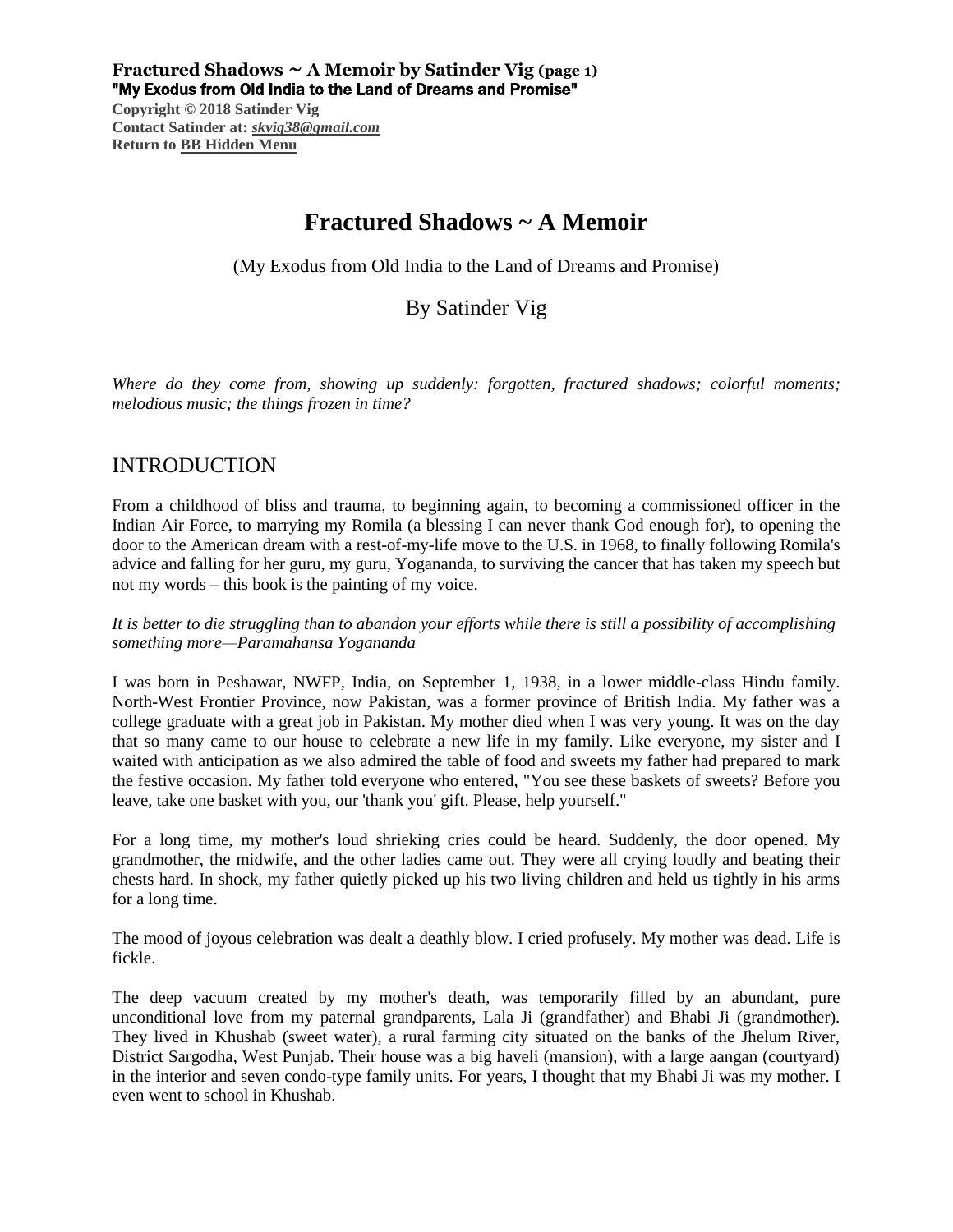## **Fractured Shadows ~ A Memoir by Satinder Vig (page 2)** "My Exodus from Old India to the Land of Dreams and Promise"

**Copyright © 2018 Satinder Vig Contact Satinder at:** *[skvig38@gmail.com](mailto:skvig38@gmail.com)* **Return to [BB Hidden Menu](https://www.bartlettbiographies.com/hidden-menu)**

Bhabi Ji was a very loving, caring and charming, hard-working saintly lady. An excellent cook, she was constantly feeding not only me but apparently the whole neighborhood. It was in her ancient kitchen where I first developed my strong taste and cravings for the delicious Punjabi dishes and sweets.

I was glued to Bhabi Ji's hip. She would wake me up early and teach me how to do morning puja (prayer). She taught me how to churn dahi (yogurt,) to make lassi (whipped whole milk yogurt) and makhan (butter). She taught me how to milk the cows. I watched her cook family meals and watch over the servants. Her work never finished. Forever embedded in my very soul is this kind old lady, my Bhabi Ji, with her ancient, deep-lined face. She taught me constantly. I especially remember her mesmerizing stories of times long gone.

One burning hot summer day, Lala Ji called me. "Satinder, take these paisas (pennies). Go to the market and buy a block of frozen ice."

I walked the winding lanes of a nearby dirt road and then got into a long line and waited for my turn. At the store, under the shaded awning, I saw huge, rectangular thick blocks of frozen ice, wrapped in layers of jute cloth and spread on long benches. The shop keeper saw me and shouted.

"Come here grandson of Lala Ji."

Hurriedly, I left the line and ran to him. He cut a big chunk of ice block with his pickaxe and threw it in my lap. "Free for you! Run and say my 'As-salāmu 'alaykum' (Muslim word for 'hello') to Lala Ji."

By the time I reached home, a big chunk of the ice block had melted away.

My grandparents held my tiny hands for just a little while, but my heart forever – my hidden garden of pure love. Those were the days. I prayed they would never end.



*Yesterday is but today's memory and today is tomorrow's dream—Khalil Gibran*

## CHAPTER 1

It is early morning. The little boy stands outside his house entrance door. He is four years old and he is waiting to go to school. He is whining and crying loudly.

"The milkman is not here yet and I am already late to school."

That whining, crying boy is me. Right behind me, I hear the angry, shouting cursing voice of my father.

"Haraam-Zaada (bastard). I will show you where your milk is."

Suddenly, I am flying from my father's arms, across the short inside verandah and into my room. I barely land on my bed, inches away from the hard floor. Scared, I shut my mouth tight and profusely pee in my knickers, wetting the bed sheets. I think this is the end but more is coming.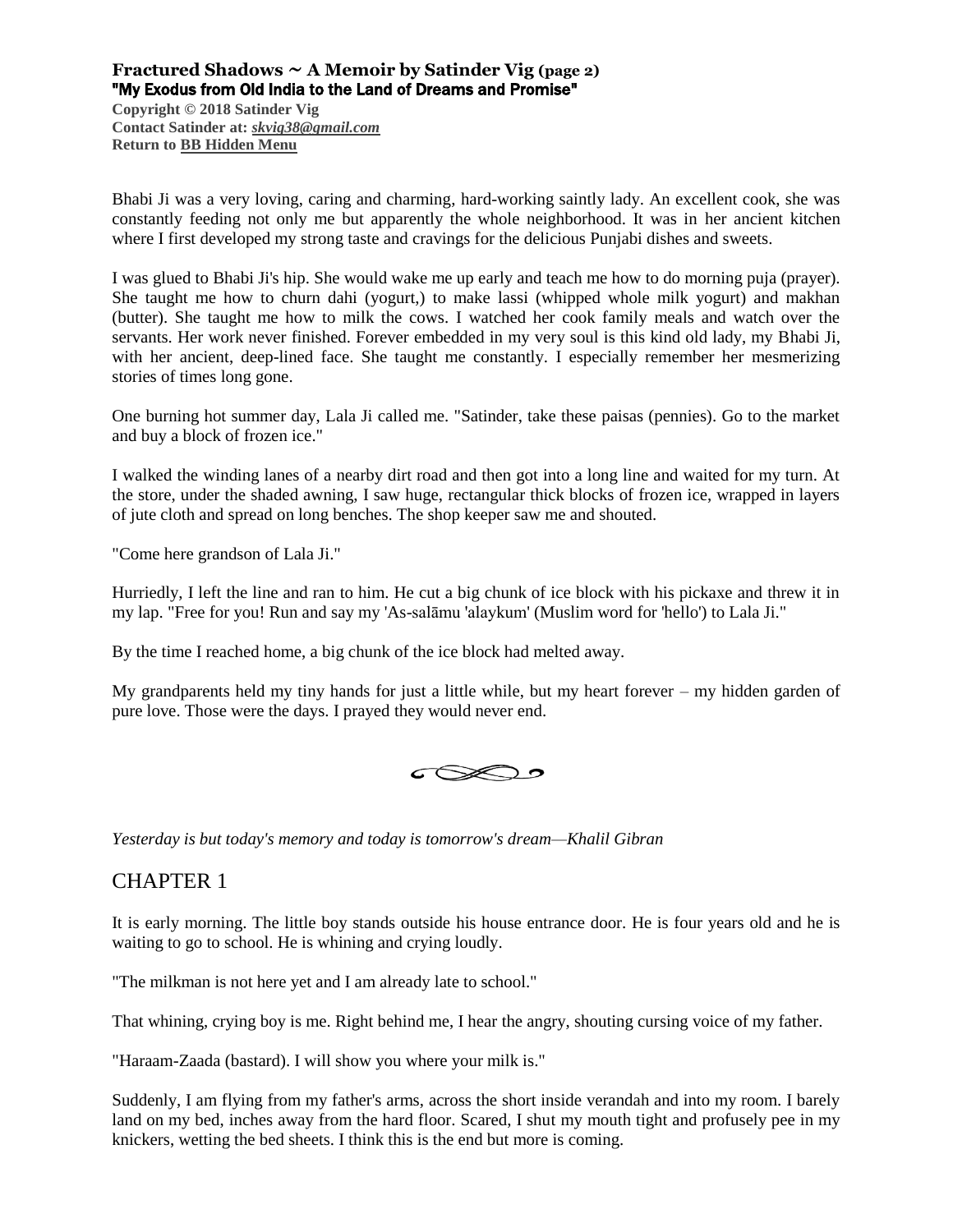### **Fractured Shadows**  $\sim$  **A Memoir by Satinder Vig** (page 3) "My Exodus from Old India to the Land of Dreams and Promise"

**Copyright © 2018 Satinder Vig Contact Satinder at:** *[skvig38@gmail.com](mailto:skvig38@gmail.com)* **Return to [BB Hidden Menu](https://www.bartlettbiographies.com/hidden-menu)**

"How many times have I told you not to whine when your father is around?" Masi Ji, my stepmom, said. "More work for me, more wash again – your bed sheets and your clothes."

Missing my birth mother, I pray a zillion times to God. "Bhagwan (God), Rama and Krishna, please bring back my dead mom."

Hearing of my early morning disaster, my school friends started laughing. One Muslim friend, Sameer, said, "You call this a beating? Your dad was too soft on you. My dad uses a wooden rod and beats the shit out of my hands and butt."

My Sikh friend Surinder also weighed in. "You don't want to ever be beaten by my father. At least your dad takes you shopping afterwards and buys you sweets and candies. Next time it happens, I will show you all my bruises."

Realizing it was the norm felt good. That evening, when Father returned from work, he gave me a few tight hugs – assuaging his feelings of guilt. "Everybody get ready and hurry. We're going out for dinner. We're going shopping." We loaded up with our favorite delicious Indian sweets and candies: ladoos, pista burfis and jalebies.

In Indian marriages, it was the parents, not you, who first fell in love with your future partner in crime. Parents found suitable spouses for their children, typically, through known families, mostly within their own religion, caste or social status. Papa Ji remarried the younger sister of my birth mother, a common ancient tradition in the Indian arranged marriage system. For many years, I called my stepmother, Masi Ji, sister of my birth mother.

Now it is another day and I am playing with my friends in the street. An older kid throws me on the ground, sits on top of me, and starts banging my head against the ground. Bad luck. Returning home from work, Papa Ji (Father) sees me crying. He curses loudly.

"Ullu-daa-patthaa (son of an owl)!" I am slapped all the way home.

Papa Ji was a tall, muscular athletic man, captain of his college football team. He found it hard to accept his only son, a small, weak chubby kid, was not tough enough to fight off the other kids.

There was no end to his parental physical and mental discipline. In America, it definitely would be termed as child abuse. Indians are famous for using abusive slang, mostly to people they love or someone who is acting "idiotic." But rain or shine, we were street kids, playing with rubber balls, sticks and rocks on dirt roads where cows, buffalos and wild dogs roamed uninterrupted. How I loved riding a donkey on a dirt road or sitting on top of a buffalo, lazily sunning herself in the filthy water pond. These were our toys. Commercial toys were unknown to us.

Love with discipline was my father's best friend. "Spare the rod and spoil the child." But I worshipped Papa Ji, my God on this Earth. He worried that if his second wife had a child of her own, she would mistreat my sister and me. He often told his friends. "No child from my second wife. My two children are precious. You know stepmoms. They are guaranteed to mistreat children that are not their own."

My father, a history buff, loved to talk about our world-famous Peshawar; our home. Peshawar was enclosed within a wall with 16 gates. It was situated in a valley bordering Afghanistan.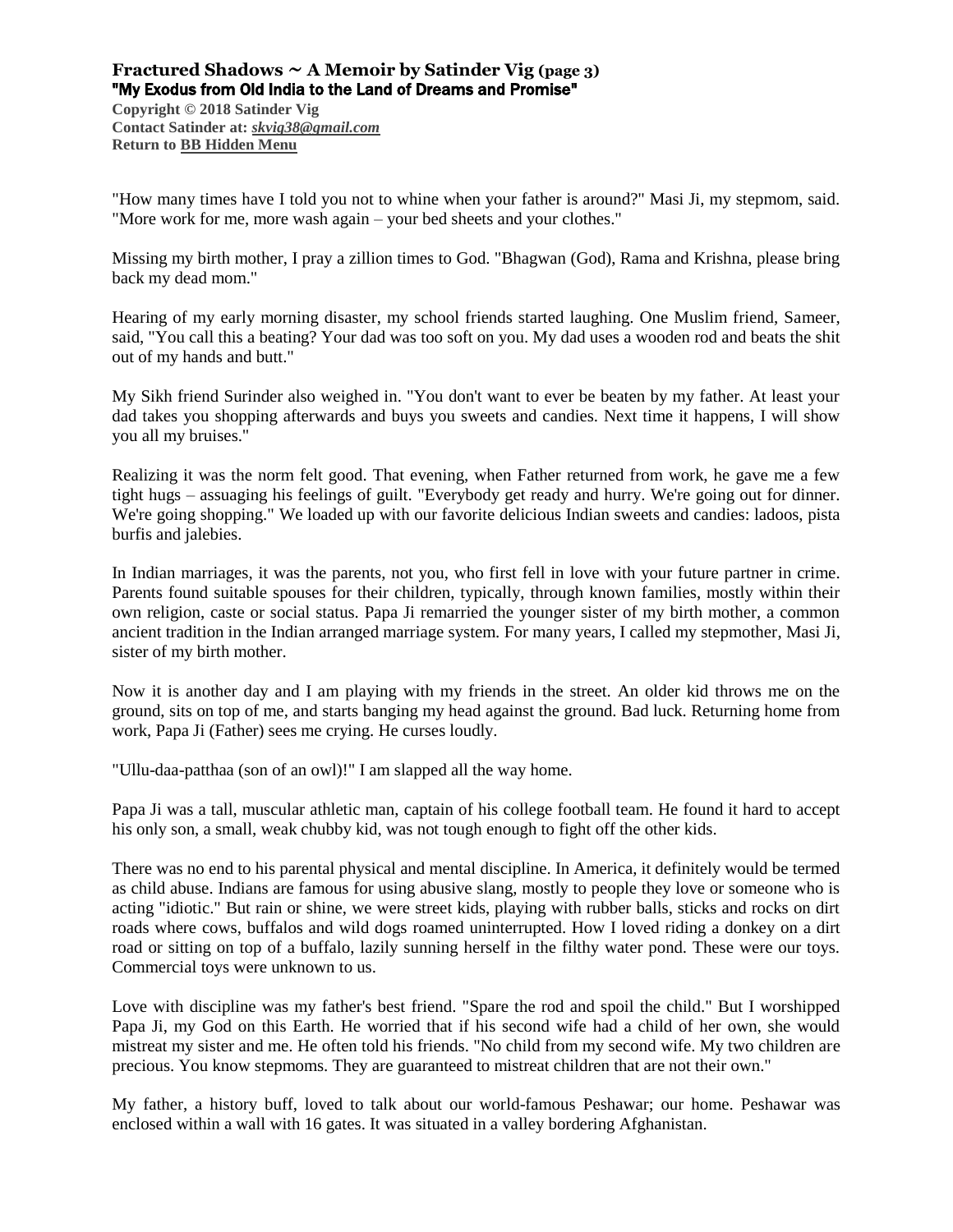### **Fractured Shadows**  $\sim$  **A Memoir by Satinder Vig** (page 4) "My Exodus from Old India to the Land of Dreams and Promise"

**Copyright © 2018 Satinder Vig Contact Satinder at:** *[skvig38@gmail.com](mailto:skvig38@gmail.com)* **Return to [BB Hidden Menu](https://www.bartlettbiographies.com/hidden-menu)**

"My Peshawar, India's most ancient city, was called Pushkal (Lotus Land, the City of Flowers)," Papa Ji boasted. "It was named after the son of Hindu King Bharata, the founder of ancient India (Bharat Varsha)."

Our house was in one of the many narrow, twisting residential dirt alleys, adjoining Qissa Khwani Bazaar, Peshawar's busiest ambience – the immortalized "Street of the Storytellers." Traders and soldiers going east to various other Indian cities, or arriving through the Silk Route from far off places, camped here to relax. They drank the famous Arabic qahwa (coffee) or green tea, and avidly listened to the latenight storytellers entertain them with ancient ballads of brutal tribal wars and sullen adventures of traders. Amongst friends, drinking and gambling, I would hear Papa Ji quoting Rudyard Kipling about the city of my birth.

"*City of evil countenances. Other cities lived. Peshawar lurked. Even the shadows here had shadows. A mercantile hub – dwelled by tribal warriors, smugglers, soldiers of fortune and spies – the playground for the great game of espionage between imperial Russia and its enemies. The oldest land wherein the powers of darkness range."*

Rudyard Kipling became my first favorite Western author. I was nearly lost in childhood to a story that Mr. Kipling might have written. I was 5.

A huge, tall muscular male Pathan (ethnic Pashtun), from the bordering mountainous Afghanistan, grabbed me. He ignored my childhood pleas of "help me, help me." He threw me in his jute bag and started running away. My friends saw what happened and shouting loudly, they ran after him. Scared, he dropped the bag and raced away from the scene.

Feeling severe pain in my head as it hit the hard-concrete ground, I shrieked loudly through the jute cloth bag. Tears flowed. Feeling a big bump on my head, I struggled out. But for my little friends, in all probability I would have grown up subjugated as an Afghani slave in the dark world of Afghanistan's dry mountains. For years, seeing an Afghani would make me tremble with panic and fear. My family celebrated our good karma.

Father's Afghan friend, Uncle Ahmed Shah, said, "Don't worry. One of my cousins, a tribal leader in that region, knows most of the families there. Afghanis, in general, are great citizens and renowned for their hospitality and legendary bravery. However, they are especially famous for revenge and bloody feuds. Unfortunately, many Pathans have been living in those dry mountains where nothing ever grows and it has left their families in extreme poverty. An Afghan would rather look into the frightened eyes of his kidnapped rich kid, than face the sadness of his poor wife and hungry children. Rest assured, my cousin will catch and punish the man who tried to abduct your son. Guaranteed."

Months later, Father confirmed that the abductor had been arrested and turned over to the police. Happiness. Karma is as karma does.

*My Muslim uncles, Sunni and Shia, are at each other's throats. Why?*

In the streets and bazaars of Peshawar, I had gotten accustomed to watching peaceful religious demonstrations by Hindus, Sikhs or Muslims. Whenever Papa Ji saw me playing in the streets, he would caution, "Stay far away from any Shia or Sunni demonstrations. Invariably, they result in violent clashes between these two major Islamic sects."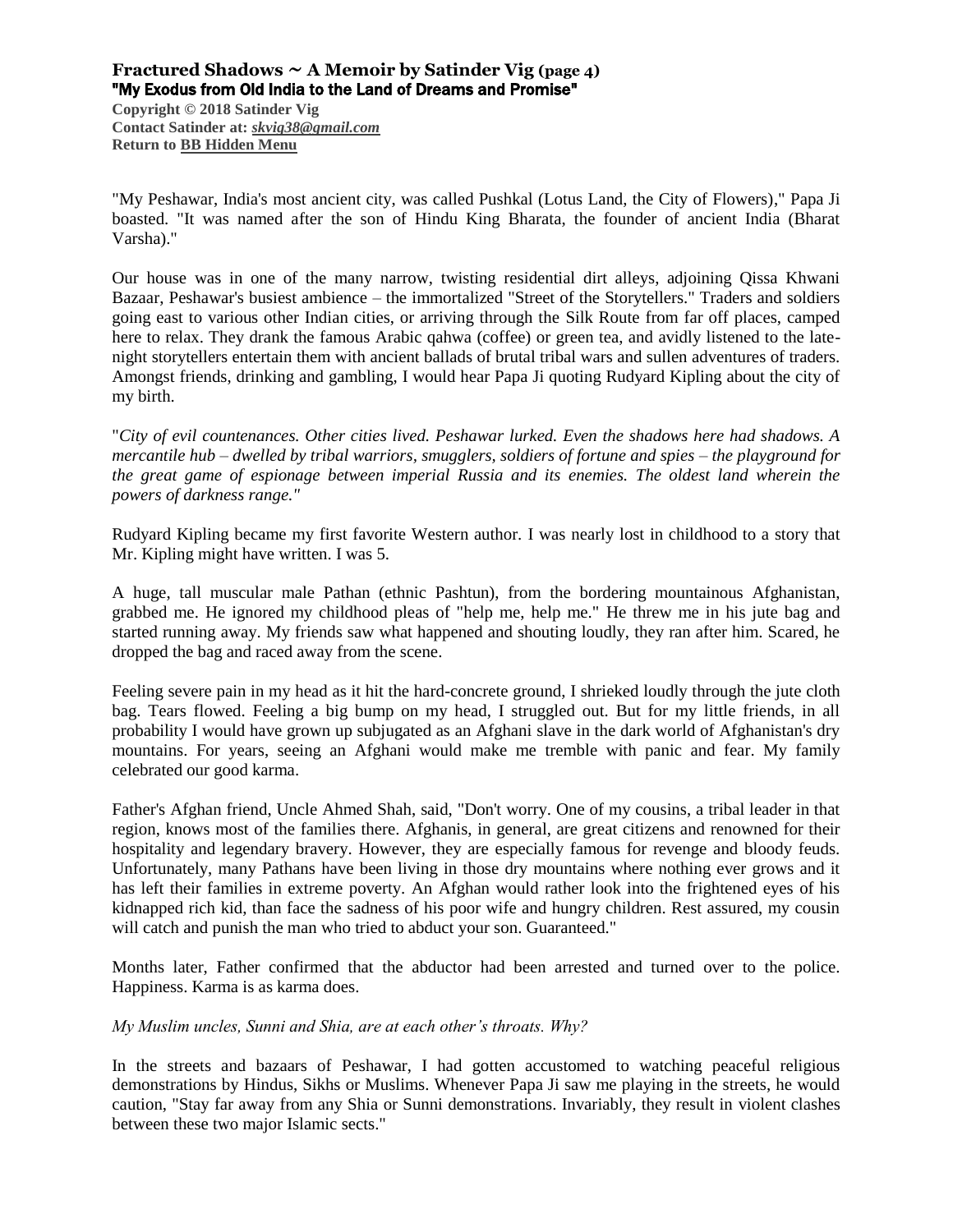## **Fractured Shadows**  $\sim$  **A Memoir by Satinder Vig** (page 5) "My Exodus from Old India to the Land of Dreams and Promise"

**Copyright © 2018 Satinder Vig Contact Satinder at:** *[skvig38@gmail.com](mailto:skvig38@gmail.com)* **Return to [BB Hidden Menu](https://www.bartlettbiographies.com/hidden-menu)**

One day, while we were shopping in the bazaar, we heard the distant loud voices of demonstrators. Papa Ji said, "Hurry. Let us go inside that store."

The shopkeeper shouted, "They are celebrating Muharram. Shia demonstrators are heading this way. It may result in dangerous riots between Shia and Sunnis. I am going to shut and lock the door of my shop."

I held tight to Papa Ji's hand as he looked through the window.

"See those crowds of men dancing through the bazaar, beating their naked chests and backs with metal chains called zanjeer zaani?" Zanjeer zaani are knives and razors attached to chains. Blood oozed from the naked chests and backs of these dancing men. "They are Shias celebrating the ritual of selfflagellation during Muharram. Did you hear that loud noise? It sounds like gunshots." Papa Ji's son was scared shitless.

Papa Ji had many Muslim friends, both Shia and Sunni. Sundays, or other holidays, were days of family gatherings at our house or theirs. Men drank whiskey, shared favorite Hindi film songs or Urdu ghazals (poems), and gambled while playing cards.

"Why are they shooting each other, Papa Ji? Are they enemies? They are all my uncles."

"It is ancient history," Papa Ji said, "a long story that I will tell you later."

Later is full of the unexpected. Later is when an asteroid hit our world of peace, comfort and harmony. It was the Partition of British India.

In the early 1940s, Papa Ji and his gang of friends – Hindus, Sikhs and Muslims – used to have frequent, heated discussions about their solid friendship, in spite of the dangerous, current political insecurities loudly espoused by India's major religions and their political leadership.

"Hindus have their caste and cow-protection," Papa Ji said. "Muslims have their circumcision and kosher meat. Sikhs have their long hair and their hatred of Muslims. Parsees have their fire worship and their feeding of vultures. It is all a gigantic mess."

"Missing in each religion is zero talk of morality," Uncle Mohammad Khan said. "Nobody talks about it."

"Don't forget about World War I," Uncle Bukhara Singh said. "The British drained our country. The masses were literally starving. The poor died all across India."

During that time, these slogans were shouted daily across India. "Our protector is also our devourer." "India by the masses and for the masses."

In 1940, Muhammad Ali Jinnah, future father of Pakistan and president of the Muslim League said, "Islam is in danger from the Hindu majority. I am promoting a two-nation plan. India is neither a country nor a nation. It is a subcontinent with different nations and nationalities with nothing vaguely in common between them."

In August of 1942, Mahatma Gandhi declared the "Quit India Movement." This demanded the end to British Raj with a call to "Do or Die."

*"Sarfroshi ki tamanna ab hamare dil mein hai." (Our heart is filled with the desire for martyrdom.)*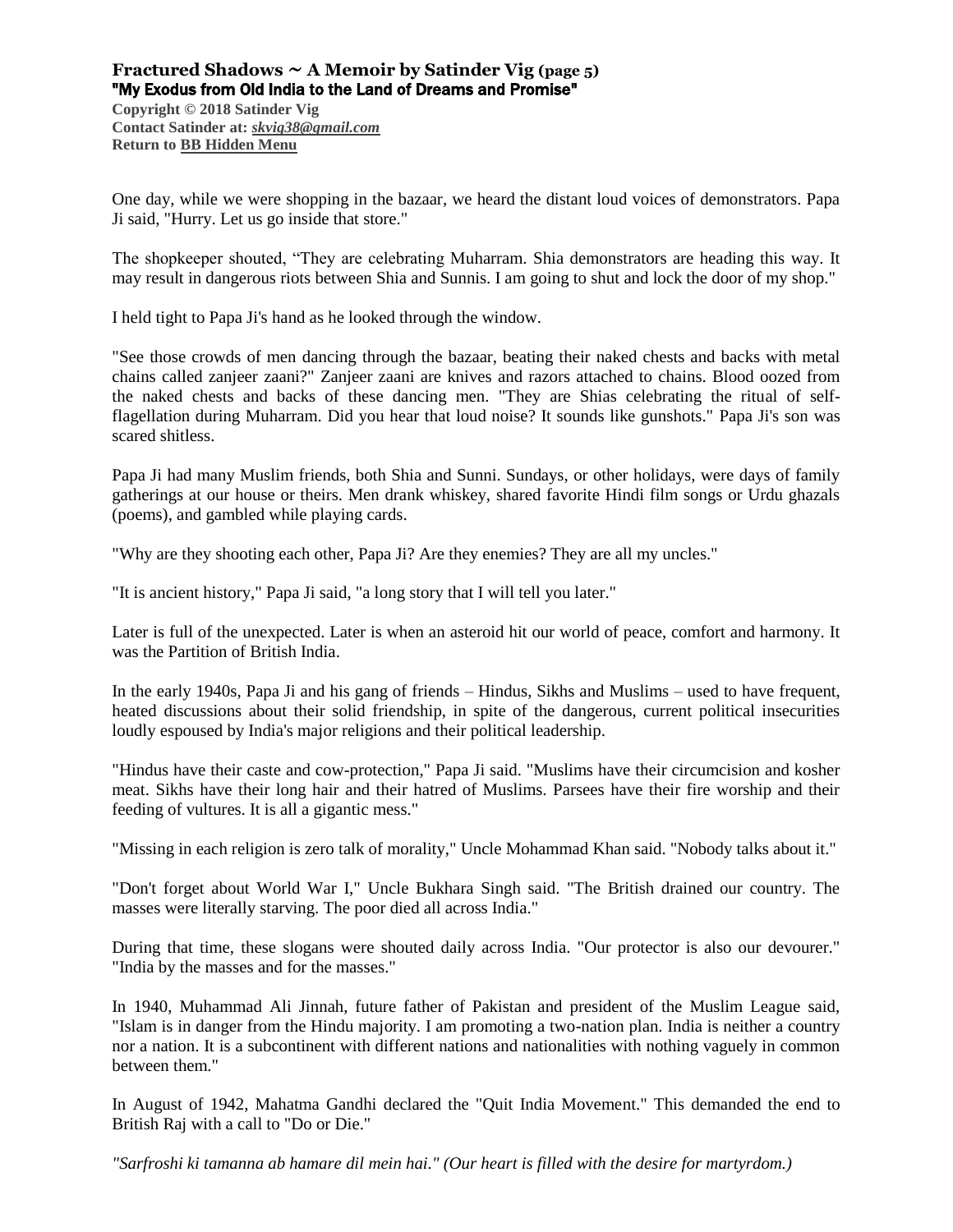## **Fractured Shadows ~ A Memoir by Satinder Vig (page 6)** "My Exodus from Old India to the Land of Dreams and Promise"

**Copyright © 2018 Satinder Vig Contact Satinder at:** *[skvig38@gmail.com](mailto:skvig38@gmail.com)* **Return to [BB Hidden Menu](https://www.bartlettbiographies.com/hidden-menu)**

Papa Ji would take me along to watch thousands protesting in peaceful, political demonstrations. We joined hundreds of other excited patriotic spectators, and shouted in unison slogans such as: "Inquilab Zindabad (Long Live the Revolution);" "Nothing less than freedom, do or die;" and "Goron ko London jana padega" (the whites will have to return to London.)"

I was 4 and these were my earliest exhilarating experiences of India's freedom movement. But unbeknown to us common folks, these early climacteric years proved to be the forerunner of the ultimate tragedy of South Asia – the infamous doomsday bifurcation of Greater British India into India and Pakistan in 1947. The die was cast and the British will be remembered eternally as wise old owls of divide and rule.

#### *The Rape of Rawalpindi ~ Hell hath no fury like a Muslim politician scorned.*

How little did I know then that overnight, our peaceful comfortable existence would fall into the abyss of a nightmare.

In late 1946, Papa Ji got a new job. He became the Regional Bank Manager. We relocated to Rawalpindi, the winter headquarters of the British Northern Command. It was a Hindu-majority dominated city but it was surrounded by Muslim-majority dominated villages. We were staying with my father's elder brother. He was the administrative secretary of Rawalpindi Municipal Corporation. By the time we arrived, the family had been forewarned about communal tensions between Hindus and the Muslims.

In August of 1946, the All India Muslim League declared: "Direct Action Day." This demanded the creation of an independent Muslim State of Pakistan.

In March of 1947, Uncle brought home Sardar Harinder Singh and his family. They were distant cousins of his wife. He told us of their miraculous escape from the beastly Muslim slaughtering of men, women and children in their village, Thoha Khalsa, which is famously remembered as the "Rape of Rawalpindi."

"We heard that Muslim rioters were killing Hindus and Sikhs in surrounding villages," Uncle's cousin began. "Our village leader, Sant Gulaab Singh, told all Sikh families to immediately assemble at his large ancestral home. He said it was a safer place to defend against the advancing Muslim marauders.

"Hurriedly we left with over 1,000 Sikh families. We assembled at our village leader's huge farmhouse in the hopes of defeating the Islamic rioters.

"We stood on his rooftop and we were shocked to see horrific dark clouds of smoke rising from our shops and houses. Adjoining streets were littered with dead bodies. On March 7, we were besieged by thousands of Muslim invaders. They shouted anti-Sikh slogans."

"Kafirron Ko Maar Do!" (Kill the infidels!)

Uncle's cousin stopped to compose himself.

"Armed with daggers, spears, rifles and kerosene oil, they demanded we all convert to Islam or face a heinous death," he continued. "For days, we valiantly fought the invaders. Realizing, we were greatly outnumbered and facing imminent dishonor, many of our men started killing their own women and children with guns and kirpans (swords).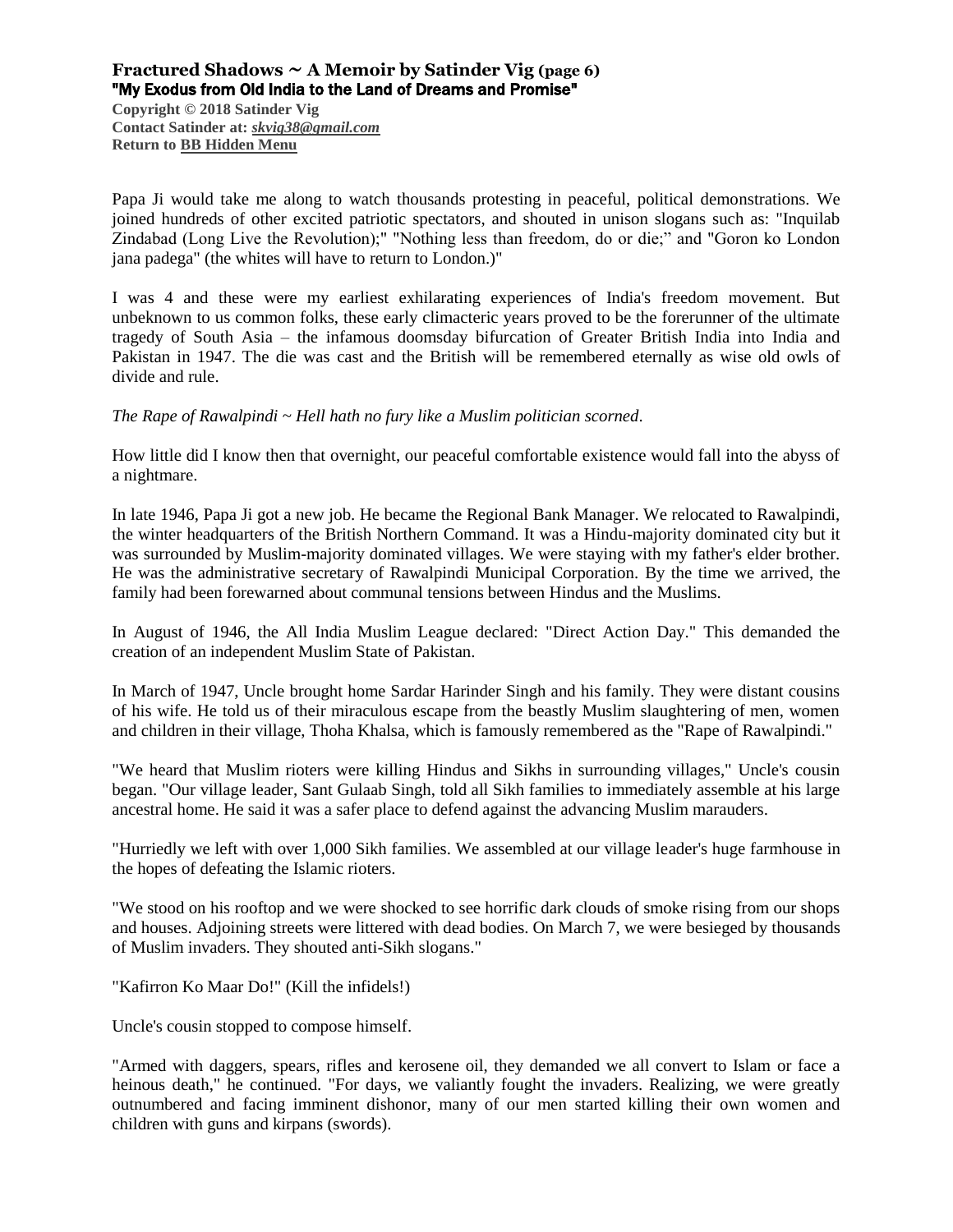## **Fractured Shadows**  $\sim$  **A Memoir by Satinder Vig** (page 7) "My Exodus from Old India to the Land of Dreams and Promise"

**Copyright © 2018 Satinder Vig Contact Satinder at:** *[skvig38@gmail.com](mailto:skvig38@gmail.com)* **Return to [BB Hidden Menu](https://www.bartlettbiographies.com/hidden-menu)**

"Horrified of rape and/or abduction, Sikh women with children committed suicide by jumping into a nearby water well. Luckily, the well filled up saving the lives of dozens of women and children who were pulled out. Soon the Indian Army trucks arrived and the Muslim killers ran away. Rescuing us, the Army dropped all of us off at a refugee camp in Rawalpindi."

As it turned out, the decimation of the village Thoha Khalsa was just the beginning of thousands of Sikhs fleeing from Rawalpindi to seek refuge under the protection of the Sikh Maharaja of Patiala, in new East Punjab, and start the revenge killings of Muslims fleeing to Pakistan.

Unable to quit his job, Papa Ji promised to join us soon. In the meantime, he decided to send us to our maternal grandfather Nana Ji, a reputed local physician in Lahore, a paragon of multi-cultural brotherhood, considered much safer and projected to be a part of a new truncated India.

We had been living in an oceanic peace and overnight, our world turned topsy-turvy, imploding into hurricanes of chaotic beastly mayhem, butchery, murder, rape, burnings and lootings.

#### *In Lahore, the devils danced.*

Within a few weeks of our arrival in Lahore, it started looking more and more like the mayhem in Rawalpindi. Beastly Muslims rioters killing Hindus and Sikhs, and burning or pillaging their houses became the daily norm. I can vividly recall those horrifying scenes of people running helter-skelter in adjacent streets, the loud scary sounds of shootings, and the dark, thick black clouds of smoke rising sky high in the distance.

Elders shouted. "Children, hurry! Pump your water wells faster. Adults are waiting for the water-filled buckets to go out and help extinguish fires."

This scene, day or night, was repeated often. Scared, we bravely did our part. Typically, the Muslim police showed up soon after the fire was extinguished by neighbors and on their way out, they lit fire to another house.

#### *The centuries old unbreakable bonds of Hindus and Muslims were breaking.*

Lo and behold, a day arrived when one of Grandpa's trusted wealthy Muslim patients, a bosom friend, surprised us all when he visited in the dark of midnight.

"Doctor Sahib (Sir), your life is in danger, actually the whole family is in danger," he announced. "I learned about the secret plan of Muslim League politicians and bureaucrats. They are going to ethnically cleanse Lahore of all Hindus and Sikhs, helped by blood thirsty gangs and backed by the Muslim police.

"Secret plans are in the works to attack your neighborhood, slaughter families, rape or abduct your women, loot and burn your houses. Rioters are already on their way to your neighborhood.

"I have a plan to save you. You must hurry. No time to waste. Quickly, gather together money, jewelry and important documents. We must leave under the shade of darkness. I will personally take you to a safe place where further arrangements have been made for your safe escape to east Punjab."

Scared for our very lives, we hurriedly said a heartbreaking "Sayonara" to Lahore.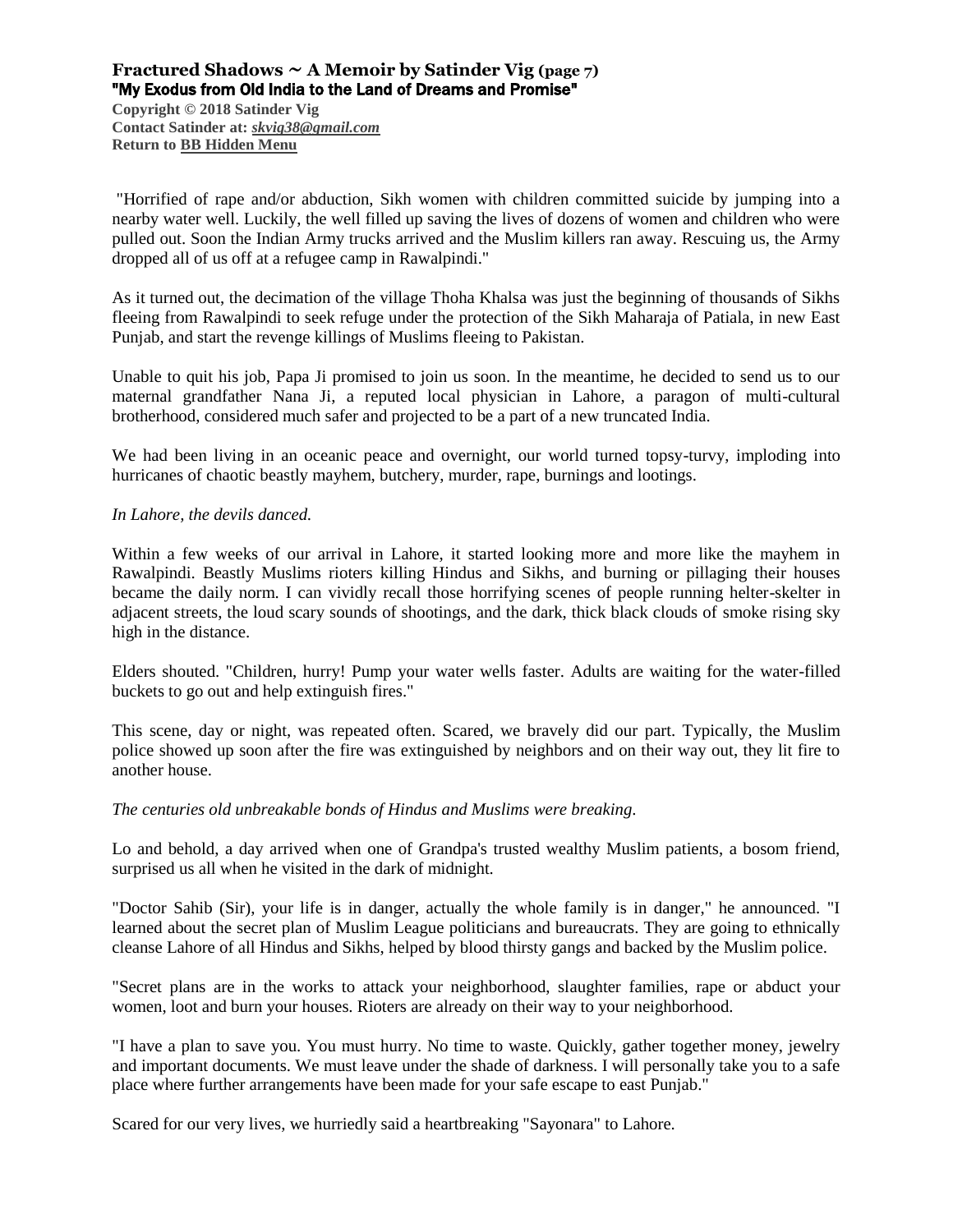## **Fractured Shadows ~ A Memoir by Satinder Vig (page 8)** "My Exodus from Old India to the Land of Dreams and Promise"

**Copyright © 2018 Satinder Vig Contact Satinder at:** *[skvig38@gmail.com](mailto:skvig38@gmail.com)* **Return to [BB Hidden Menu](https://www.bartlettbiographies.com/hidden-menu)**

We were dumped into two taxis that later transferred us into an Indian Army vehicle loaded with other families. We were shoulder to shoulder. The Sikh Army driver and a dozen Sikh soldiers, heavily armed with rifles and swords, assured our safe landing. Later on, we learned that not only had our Lahore neighborhood been raided – houses looted and burned, families butchered – but also, my Nana Ji and his family were at top of the list to be abducted.

#### *Living hell – run, run, flee for your lives.*

Horrified, scared, tired and stressed out, I fell asleep. I wished I could never open my eyes again. But when I did, Nana Ji was talking to my stepmom.

"Wake up everybody and take a look," Nana Ji said.

It was a bright, sunny, burning hot morning. There were miles of caravans and thousands of men and women, many injured, walking shoulder-to-shoulder, precariously holding onto their children. Some had a few of their belongings tied on top of their heads. Many were riding in over-packed bullock carts, or on donkeys, army trucks and roofs of buses.

"Our vehicle is over-packed," Nana Ji noted as we all looked out to the chaos.

I could see armed Sikh soldiers in jeeps, looking out, making sure no Muslim rioters could infiltrate our caravan. I felt sick in my stomach. Every adult was on tenterhooks. Everyone was nervous about what would come next and mentally praying to God for a safe journey.

"I am so grateful we were able to leave in time," Nana Ji said as he looked out to the carnage of bodies scattered everywhere. "I have never seen so many thousands of wounded and dead. There are rivers of blood and trucks full of corpses. Oh God, look up in the sky. Hundreds of starving vultures are hovering in the air."

Then a Sikh soldier shouted, "An extravagant feast for vultures. They won't be able to fly anymore." Other soldiers laughed.

It was a horrific, scary scene – hard to forget, ever.

#### **Landing in East Punjab, New India.**

*Hell hath no fury like a Sikh or Hindu politician scorned.*

#### **Jalandhar.**

*Devils dance in East Punjab.* 

It was a traumatic, scary bloody flight. Finally, Masi Ji, my sister and I, were dropped off at the house of my father's sister in Jalandhar, a majority Sikh city in east Punjab. My maternal grandparents, Nana Ji and Nani Ji, continued their journey onwards to Shimla Hills to live with their son. I was thrilled to have the company of three cousins to fool around with.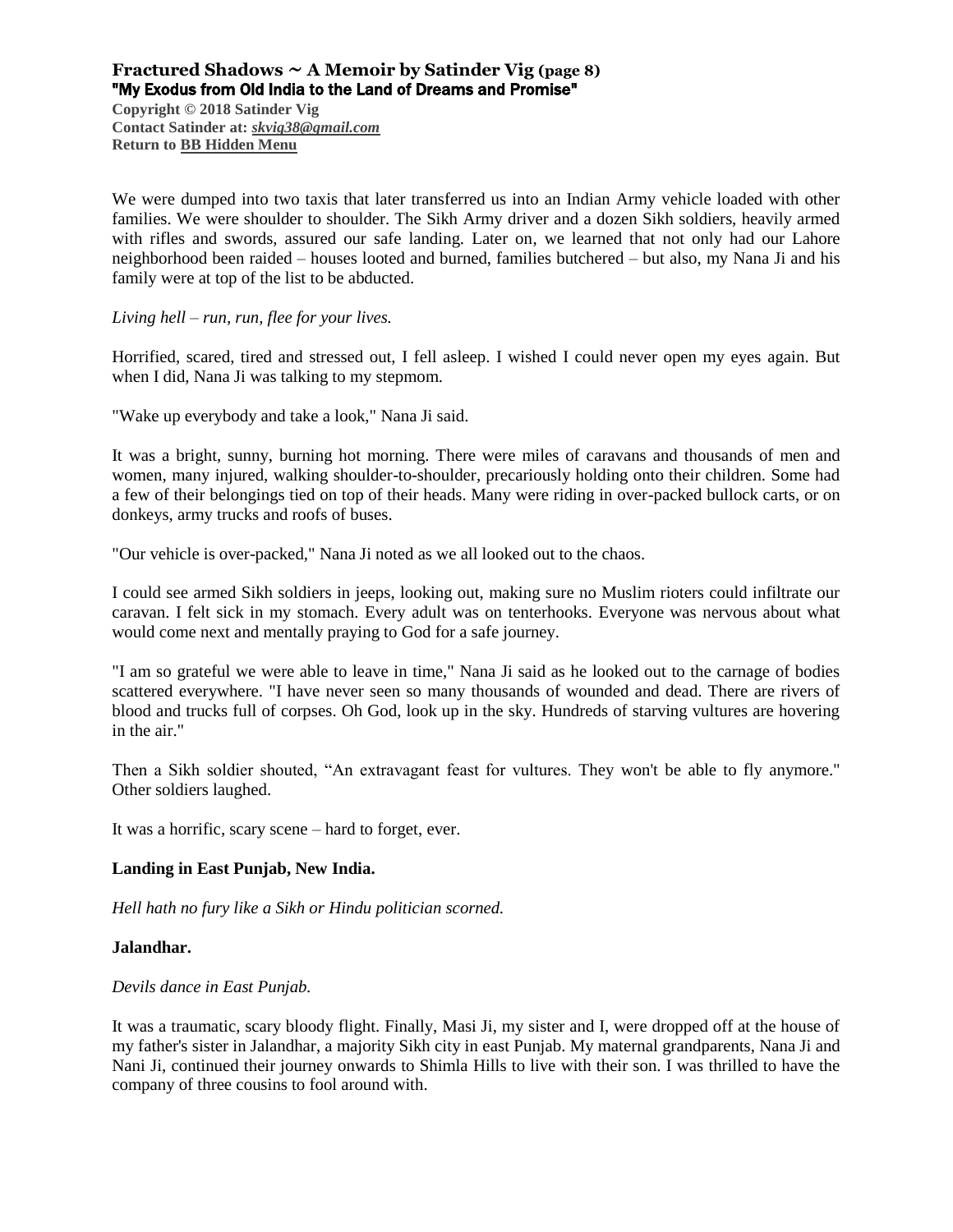## **Fractured Shadows ~ A Memoir by Satinder Vig (page 9)** "My Exodus from Old India to the Land of Dreams and Promise"

**Copyright © 2018 Satinder Vig Contact Satinder at:** *[skvig38@gmail.com](mailto:skvig38@gmail.com)* **Return to [BB Hidden Menu](https://www.bartlettbiographies.com/hidden-menu)**

I stepped out of my aunt's house and walked around the city streets and bazaars. I was shocked at the incredible carnage: bloody streets; burned houses, shops and factories; and long caravans of scared Muslims fleeing to West Pakistan. Thousands of their women had been abducted or raped. It was weird and sickening. The situation was reversed here in Jalandhar. Tit-for-tat.

#### **Papa Ji survives deathly train ride.**

*Surreal. Walking through the valley of death.*

Fleeing from Rawalpindi, Papa Ji lived to tell the following story of his deathly train ride.

"Rawalpindi was under siege by Muslims," Papa Ji began. "The newspapers were reporting fleeing Hindu refugees being slaughtered on trains, ambushed by Muslim rioters. Without telling my Muslim boss, I dared board one of the over-crowded trains to India. People were sitting on the roof and hanging from the doors. To get in, I literally had to muscle myself in through a window.

"When the train stopped at the Lahore Railway Station, the last city before crossing the border into India, I was horrified. Hundreds of Muslims goondas (thugs), armed with guns, swords and knives, entered the train loudly shouting."

"Allah Hu Akbar!" (Death to Hindu and Sikh infidels!)

"I was scared," Papa Ji continued wearily. "I instinctively ran to the restroom, squeezing behind other passengers to do so. It was a life-saving decision. I could hear Muslims slaughtering the passengers, transforming our compartment into a chaotic hell with deathly cries, shrieks and groans. Some of the passengers in front of me suffered serious injuries. Blood oozed out. I kept praying for my life. It seemed like a lifetime but finally, our train started moving again. It crossed the border into New India and I heard crowds shouting the friendly Sikh slogan.

*"Wahe guru ka khalsa, Wahe guru ki fateh." (Victory to the purest guru and long live India.)*

"The train stopped at the Amritsar train station," Papa Ji said. "To get out, I had to step over the littered dead and injured. It was a living hell in heartbreaking funeral silence.

"A flood of tears rolled down my cheeks. Once I stepped outside of the blood-soaked train, the first thing I did was to lie down on the ground. I kissed it and murmured my heartfelt thanks to the almighty God who saved my life."

For a while, our life in Jalandhar was chaotic and full of adversity. We had little money and there was an indifference from the natives. They looked down on us. We were the displaced refugees. Papa Ji, a college graduate and a bank manager in Rawalpindi, made his living now riding a bicycle in scorching heat, pulling a heavy cart of rectangular butter packages, wrapped in ice-filled jute bags. He sold these butter packages to retailers in neighboring bazaars.

My father, however, constantly hammered encouraging words into our bodies and souls. I will never forget them.

"We must learn from our setbacks, for each setback brings forth new opportunities. But you must have a purpose, courage and focus to keep going on. Remember, in life nothing is free and nothing comes easy."